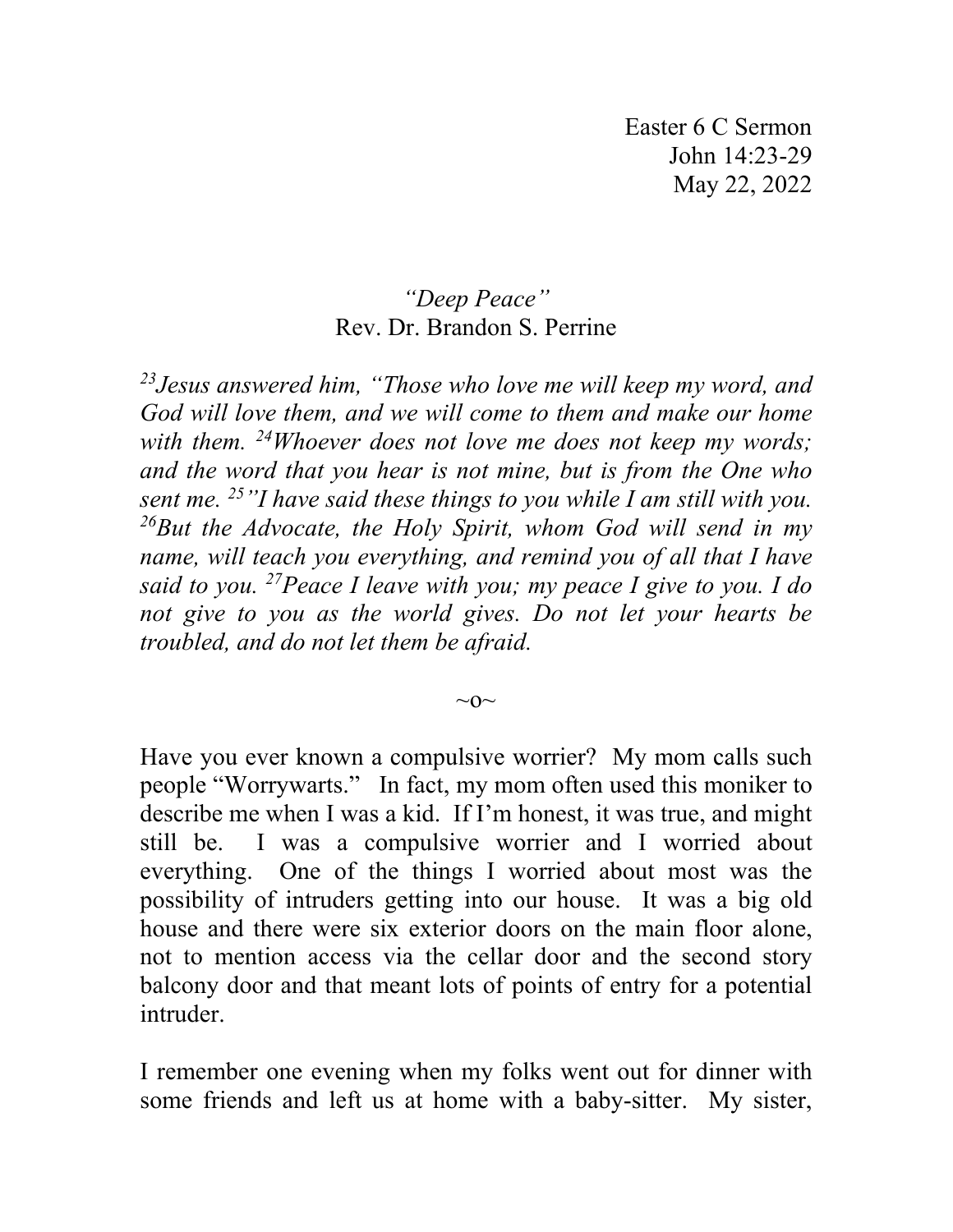brother and I were in the living room with the baby-sitter watching TV when I heard a noise. I became utterly convinced that there was indeed an intruder in the house and I convinced my siblings and the baby-sitter of this as well. We ran upstairs, through the master bedroom, and into the bathroom, grabbing the phone on the way in and locking the door. The baby-sitter frantically called the restaurant and we waited, terrified, in the bathroom until Dad came home from the restaurant, with the fire chief, to save us from the intruder who was never actually there…

The imagination is a powerful thing and Jesus knew it. It was the eve of his execution and he must have sensed the agitation, apprehension, and anxiety his friends were feeling. In our text, he assured them that he would never leave them alone—in a big old house at night, or anywhere else. He promised that his spirit would be with them always, reminding them of his teaching. And then Jesus blessed his small troop of worrywarts with peace.

Peace could mean any number of things though and I wonder what it meant to Jesus? To the disciples? What does peace mean to you? What does it mean for us when we share greetings of peace before communion? What does it mean when a mother cries out, "I just want a little peace!"? What are we looking for peace from?

In his Nobel Prize-winning play, Murder in the Cathedral, about the 12th-century martyrdom of Thomas Becket, T. S. Eliot explores the notion of Jesus' peace through a monologue delivered as a sermon by Becket, who sensed that he would soon be put to death. Preaching to his congregation for the last time, Becket says:

*Reflect now, how Our Lord Himself spoke of Peace. He said to His disciples, 'My peace I leave with you, my peace I give unto you.' Did he mean peace as we think of it: the kingdom of England at peace with its neighbors, the barons at peace with the King, the householder counting over his peaceful*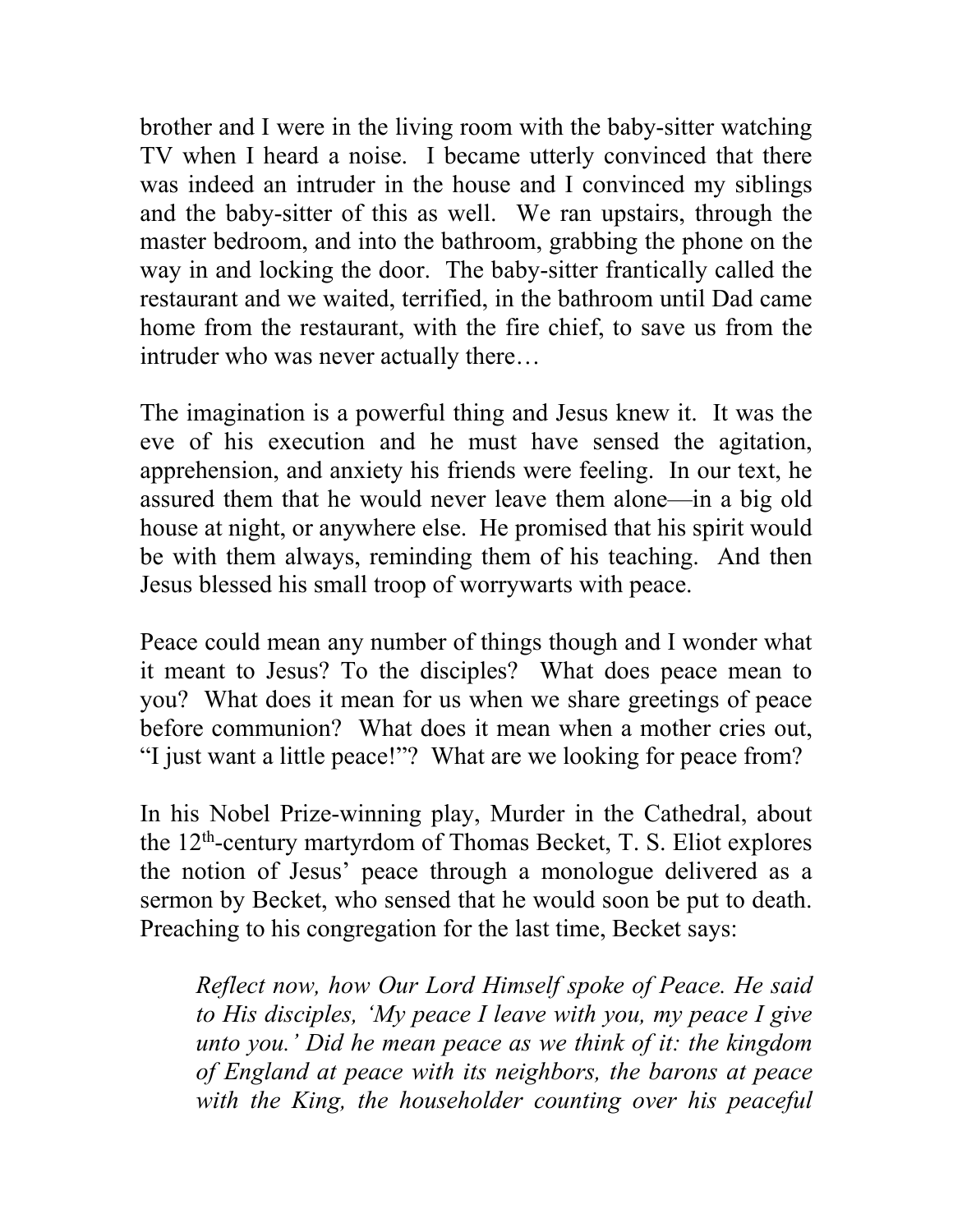*gains, the swept hearth, his best wine for a friend at the table, his wife singing to the children? Those men His disciples knew no such things: they went forth to journey afar, to suffer by land and sea, to know torture, imprisonment, disappointment, to suffer death by martyrdom. What then did He mean? If you ask that, remember then that He said also, 'Not as the world gives, give I unto you.' So then, He gave to His disciples peace, but not peace as the world gives.[1](#page-2-0)*

I think this distinction between the kind of peace Jesus gives and the peace that the world gives is an important one. Jesus was talking about neither the fragile peace that comes when one warring faction finally dominates another, nor the peace of a mortgage-free home and a belly full of food, nor the peace that comes from having a fire extinguisher in the kitchen or a really good life insurance policy!

Jesus was talking about something else—something much harder to put our finger on. And it wasn't the absence of conflict or strife, challenge or difficulty, disagreement or dissatisfaction. Jesus was talking about the kind of peace that renders hearts grounded despite the shaking world around us; the kind of peace that lets us sing "it is well with my soul," and mean it; the kind of peace that moves us ever-forward, undeterred by debris in the road; the kind of peace that is embodied in wholeness—in knowing who we are and what we are called to do, and then doing it regardless of the challenges we may face; the kind of peace that, even in the midst of the wild and raucous cacophony of voices in our world, picks out a single strain of sweet melody and joins its song.

That deep, grounding, sustaining, inner peace is the kind that Jesus displayed in his life, even when preparing to face his greatest challenge. It's what he intended for his disciples, and, if we're

<span id="page-2-0"></span><sup>1</sup> T. S. Eliot, *Murder in the Cathedral*, Orlando: Harcourt, Inc., 1963.